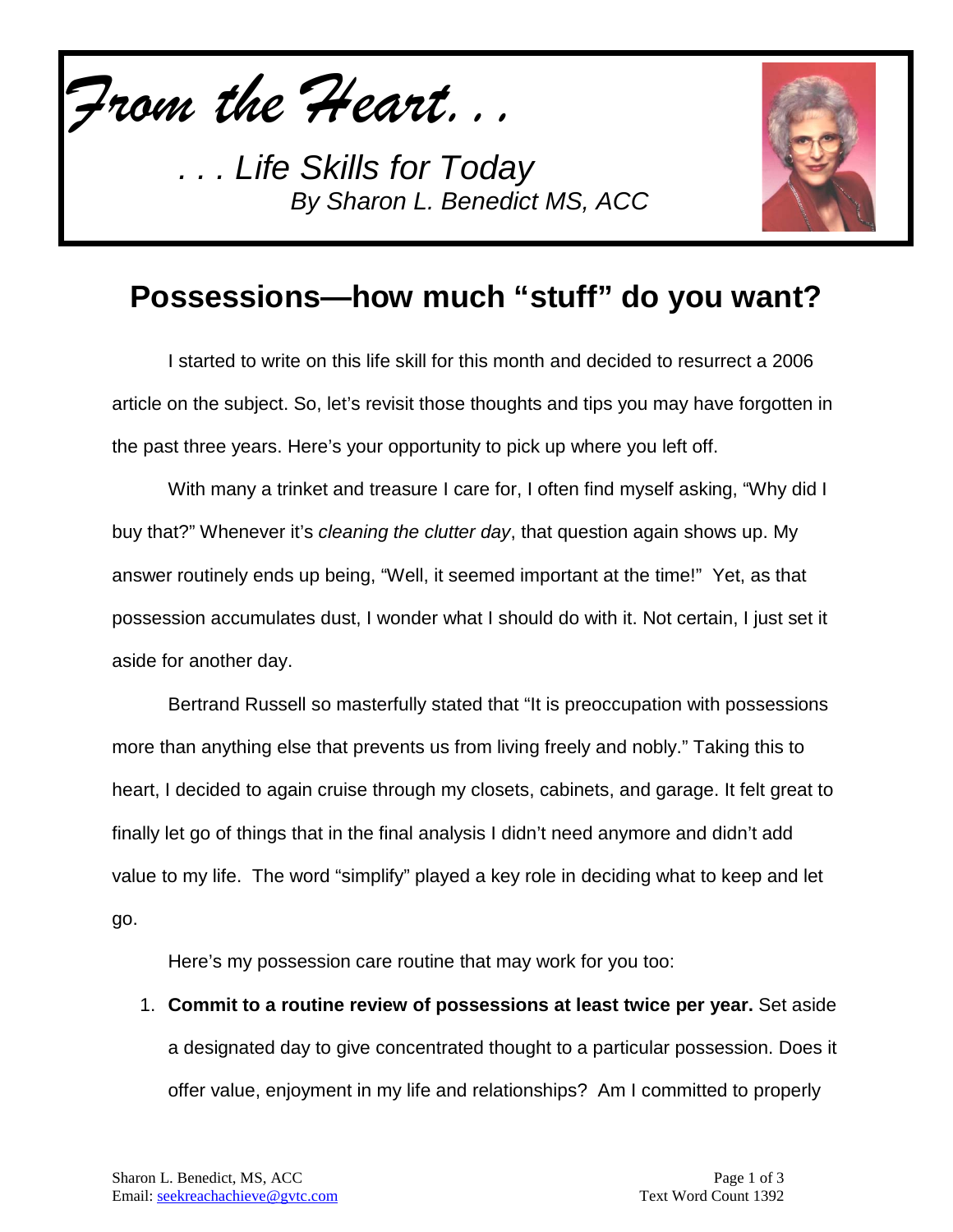caring for that possession? How long has it been hidden away? If in view, am I ready for a change of décor or need to upgrade?

- 2. **Decide right then to keep or let go.** If you decide to let it go, immediately remove it from your home, garage or storage area. You just might be amazed at how good it feels afterwards. Remember, no regrets!
- 3. **For those possessions you keep, commit to routine care.** Move from one room to the next, then garage and any storage areas. Set dates on your calendar for routine maintenance and care of these items you may possess:
	- Clothes, jewelry (costume/precious), all personal care items (e.g. hair dryer, curler, cutter, brushes/combs)
	- Linens (e.g. towel sets, sheets, mattress pad)
	- Furnishings of all types (include pillows, coverlets; check mfg. care instructions for all furnishings)
	- Wall & window décor (e.g. prints, murals, bric-a-brac, drapes/curtains)
	- Valued Art/artifact possessions (e.g. paintings, weavings, sculpture, antiques; learn how to care for these items at the time of purchasing plus available literature on their care)
	- Library book collection (dust-free and humidity/mold protected, particularly for valued antique book)
	- Photo album, pictures, memory albums (acid-free protection
	- Family mementos
	- Garage equipment (e.g. lawnmower, edger, hand tools)

#### 4. **As you care for each possession important to you, be present in the**

**process** of cleaning, fixing it, polishing it, refinishing it. Commit to doing what is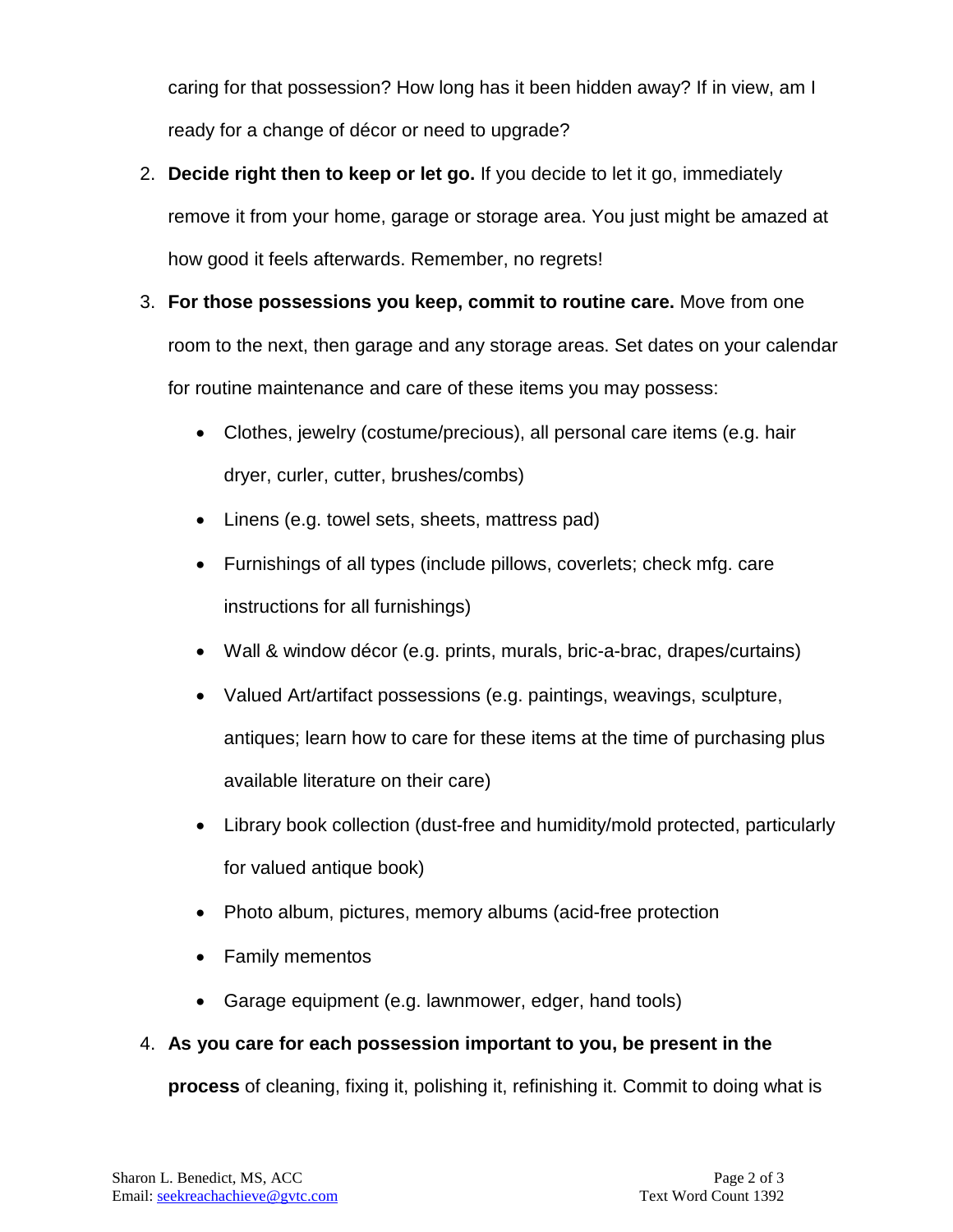necessary to appreciate and enjoy the moment. Then display it in that spot convenient, and even special for you.

In caring for your prized possessions (whether functional or just beautiful to look at), remember to also enjoy and appreciate your friends, family, memories of those fun times together, the convenience of so many handy home gadgets, your health, and the time to enjoy them all. As the first Queen Elizabeth reflected over her life, "All my possessions for a moment of time." I encourage you to possess your time with those you love. A life that is simple is a life that is shared with others.

Sharon L. Benedict, MS, ACC, is a certified life wellness coach-consultant, specializing in life skills, wellness, and creative arts development for individuals, businesses and organizations [\(www.harvestenterprises-sra.com\)](http://www.harvestenterprises-sra.com/).She welcomes your questions and comments and can be contacted at [seekreachachieve@gvtc.com.](mailto:seekreachachieve@gvtc.com)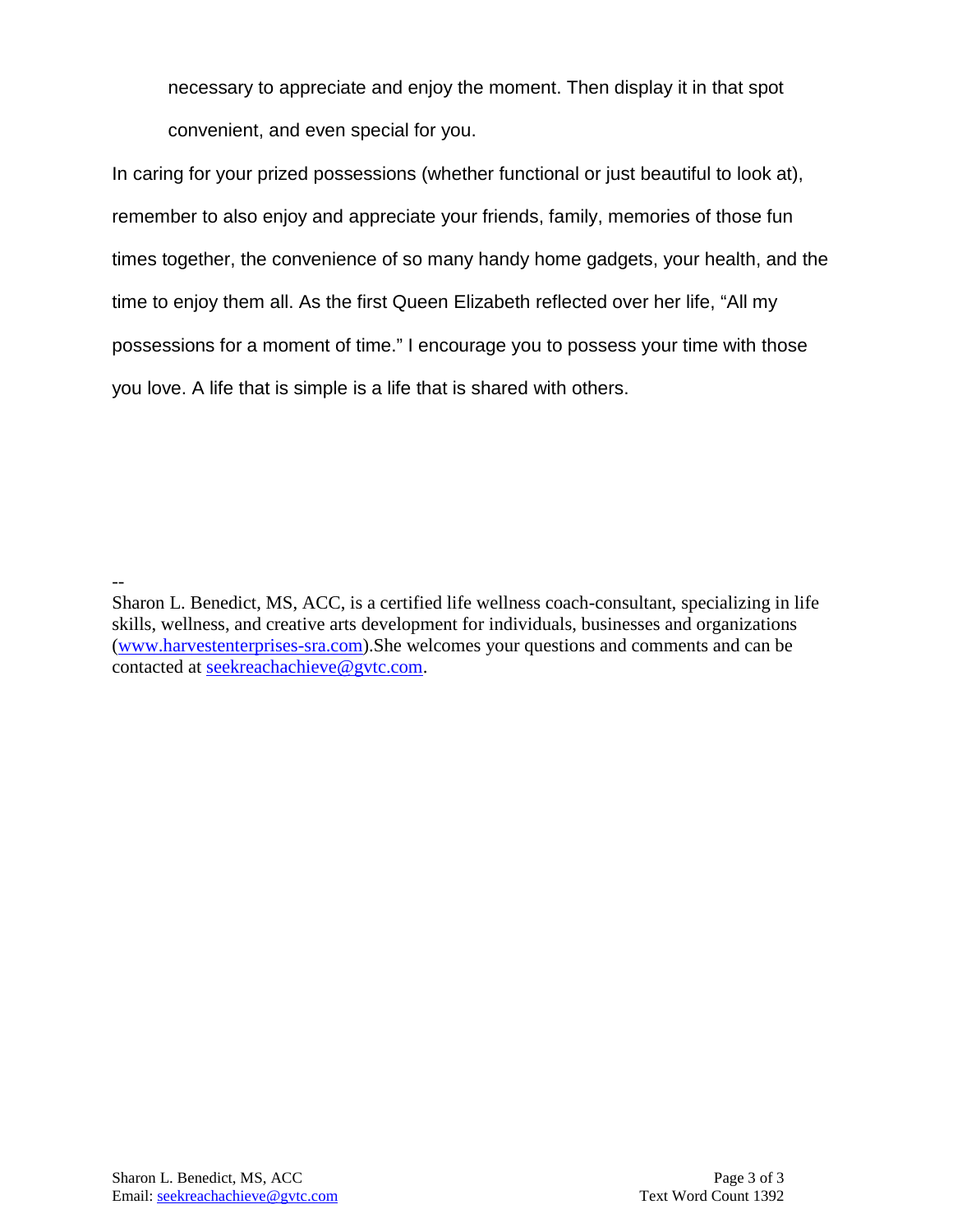*From the Heart...*



### **Possessions & the Real You!**

Why do you say that couch or chair in your home is your favorite place to lounge? Is it because it's so comfortable; is the one place you love to read your choicest mystery novel? Or maybe, if you are a teenager, when your boyfriend calls, you always jump into that favorite chair for a two hour "cozy" conversation. Possibly, that couch has been in the family for the past two generations, and you just can't part with it? You just keep saying, "It's a classic and never goes out of style!"

Then again, are you always finding your loving pet curled up in what is supposed to be "your" spot? Maybe there is something more to your attachment and loyalty to that furniture landmark in your home. I believe our "stuff" or possessions somehow reflect a bit of who we are. Here are some possible reasons you hang on and frequently hang out in your "spot."

- It was the first piece of furniture you and your spouse bought together.
- As a child you used to curl up in that chair with your mother when she read you a story. Or you, as a loving mom read to your own children in that chair when they were small.
- Your father bought that chair for you and loves to sit in it when he comes to visit. You just can't find a way to tell him you want to give it to the goodwill.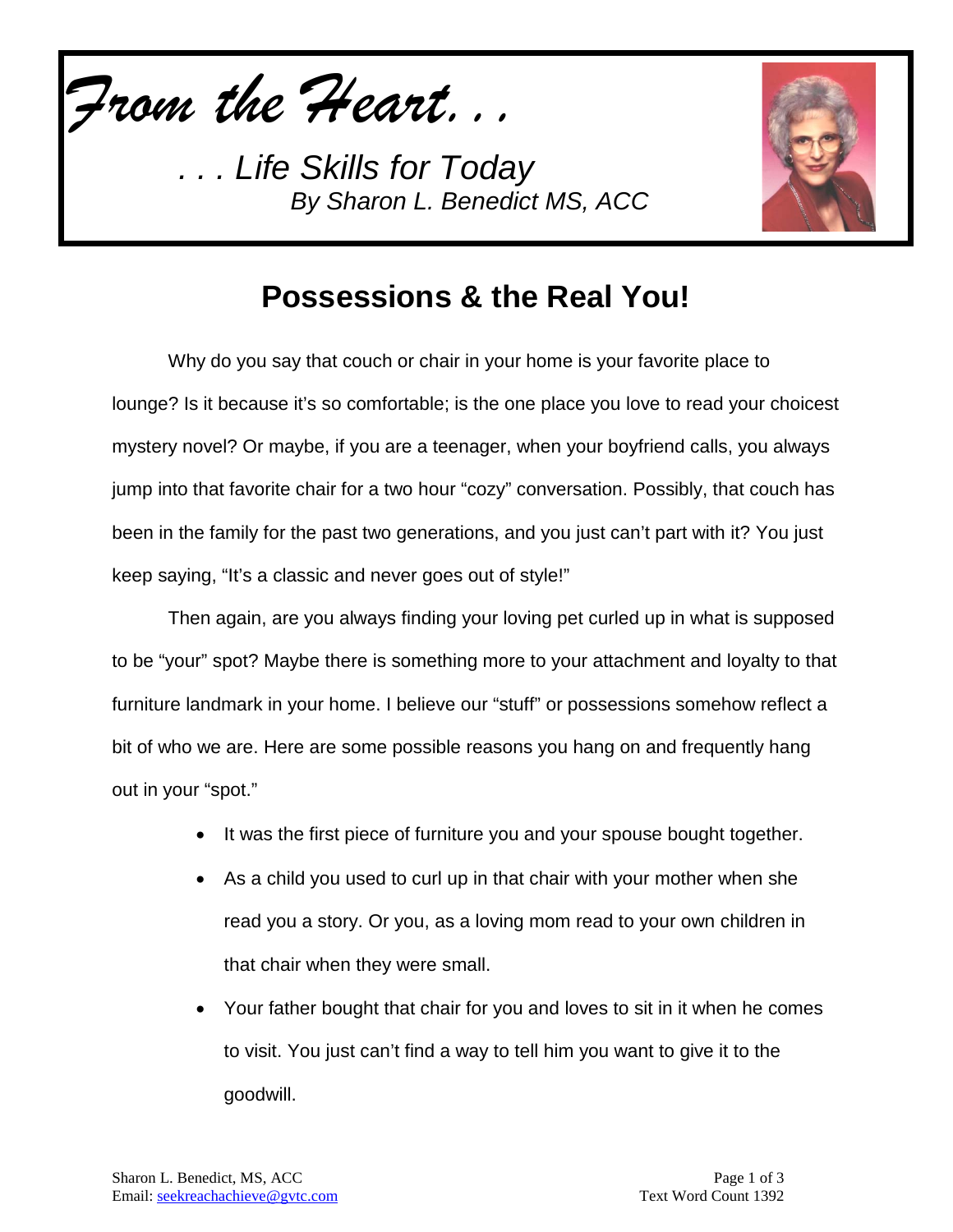- It's a classic style that works with all your other furniture.
- It fits perfectly in the corner where it calls you every morning with your cup of coffee.
- Even though it has coffee or coke stains on it, that stain reminds you of a very special Christmas you had all your grandchildren at home together; and how much you are loved and blessed.
- It's the one chair you allow your little ones to sit in, play in, make a mess in.
- You actually just can't afford to purchase a replacement and feel that the chair works just fine for you.

What do these few examples say about you? They say you treasure memories, know a comfortable chair when you sit in one, don't want to hurt the feelings of those you love, and know how to create the best "feng shui" with your "fav" chair while sipping on a cup of coffee. You want your kids and grandkids to feel comfortable and at home. You also are a classy person with a classy chair! And let's not forget, you are a very thrifty person!

So, the next time you visit your "fav" spot in your home, check out that piece of furniture you land in. What comes to mind for the Real You? At some time in the near future, you can always consider, if your generational chair gets a bit more ragged, those Good Housekeeping's tips on doing a makeover of that favorite chair while keeping your fond furniture memories intact.

[\(http://www.goodhousekeeping.com/home/renovation/chair-makeover-sep06](http://www.goodhousekeeping.com/home/renovation/chair-makeover-sep06)). For those who are thinking right now, "Who cares! I'd rather go shopping anytime. Out with old, in with the new is my motto!" If so, keep this article around for the next five to ten years.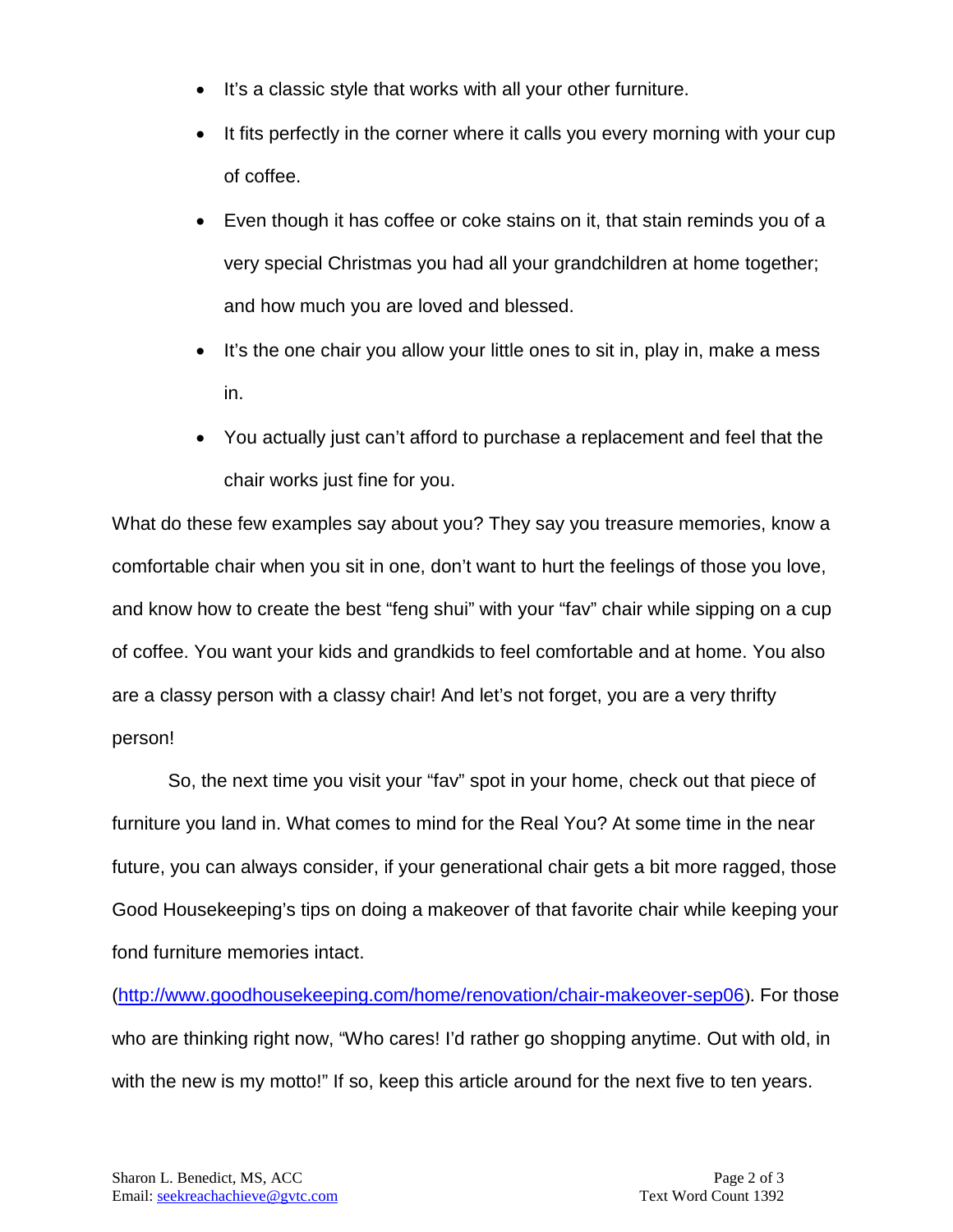After you settle in to your new décor in those years, then read it again to see what nostalgia and memory makers get hooked to your not so new "fav" chair. You may likely discover anew how your possessions reflect the Real You.

--

Sharon L. Benedict, MS, ACC, is a certified life wellness coach-consultant, specializing in life skills, wellness, and creative arts development for individuals, businesses and organizations [\(www.harvestenterprises-sra.com\)](http://www.harvestenterprises-sra.com/).She welcomes your questions and comments and can be contacted at [seekreachachieve@gvtc.com.](mailto:seekreachachieve@gvtc.com)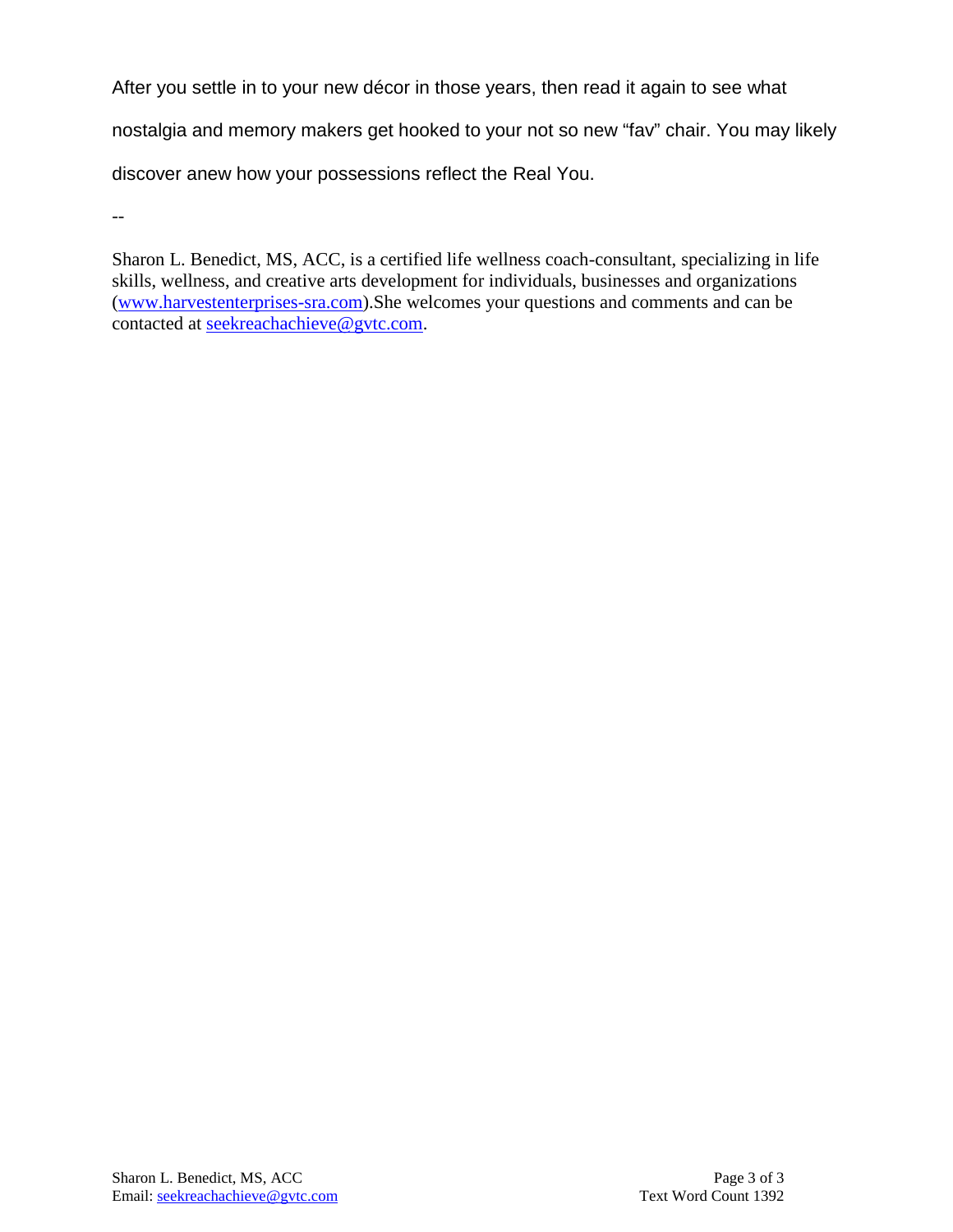*From the Heart...*



# **Come one come all—Preserving Legacy the Artful Way!**

Have you ever seen the care of your possessions as legacy? As discussed in the last issue, many of your personal possessions, such as your favorite chair or couch that has been in the family for generations, are definitely part of your legacy story. Think about why you hold on to that somewhat ragged piece of furniture or just love the house you and your own children were raised in.

Memories fill your life connected to your possessions and say something very special about who you are. Your generational possessions can also be considered today to be a unique form of art or artifact—representing family stories and memories of the past 50-100 years or more. Are you among those families who want to preserve your legacy the artful way?

Well, this coming week end you have a exceptional opportunity to be with other like-minded families preserving their story at the "**Living History Festival**" and enjoying the creative cluster of children and adults having great fun with "**Art in the Park**"—all on the same day, May 16! So, drop everything you are doing and head out to *The Herff Farm* and *Art in the Park*. The living history festival is being sponsored by the nature center [\(www.cibolo.org,](http://www.cibolo.org/) (830) 249-4616) as well as many other like-minded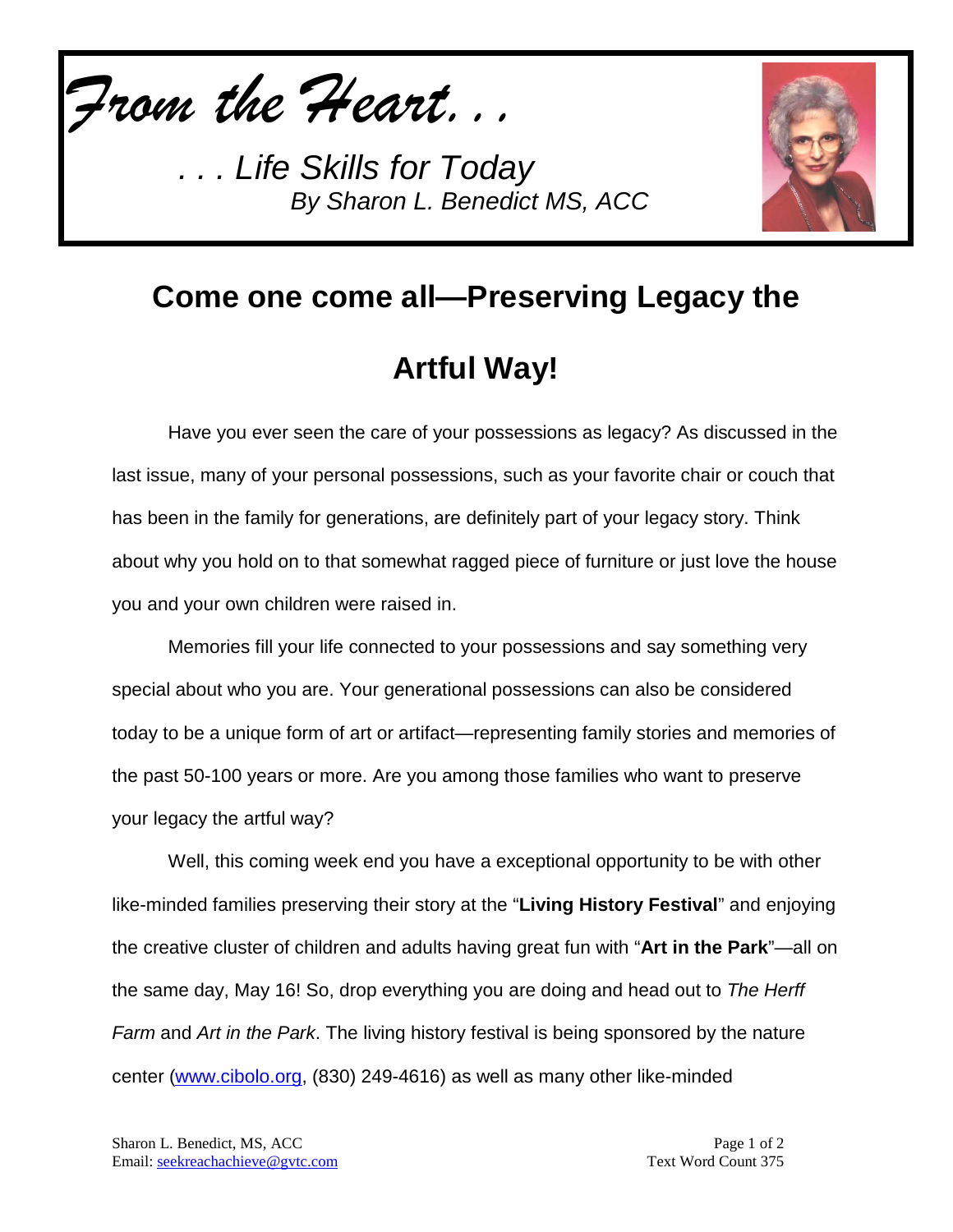organizations. *Art in the Park* is annually sponsored by and organized by the Cibolo Arts Council, our Texas Hill Country partner and source for the arts in Kendall County [\(www.ciboloarts.org\)](http://www.ciboloarts.org/) – in partnership with the Cibolo Nature Center.

At the Herff Farm, you will see a *blast from the past* with the Herff Family and celebrate your own story too. So, come share your legacy, watch the Vintage Base Ball, train history, cowboy tales, listen to all kinds of music, and grab some great food! Then be sure to bring your kids and neighbor over to the Cibolo Nature Center for *Art in the Park* creative activities of all kinds. If you were there last year, it's going to be another winner! Enjoy an all-around good time by all. See you at both fun events!

Sharon L. Benedict, MS, ACC, is a certified life wellness coach-consultant, specializing in life skills, wellness, and creative arts development for individuals, businesses and organizations [\(www.harvestenterprises-sra.com\)](http://www.harvestenterprises-sra.com/).She welcomes your questions and comments and can be contacted at [seekreachachieve@gvtc.com.](mailto:seekreachachieve@gvtc.com)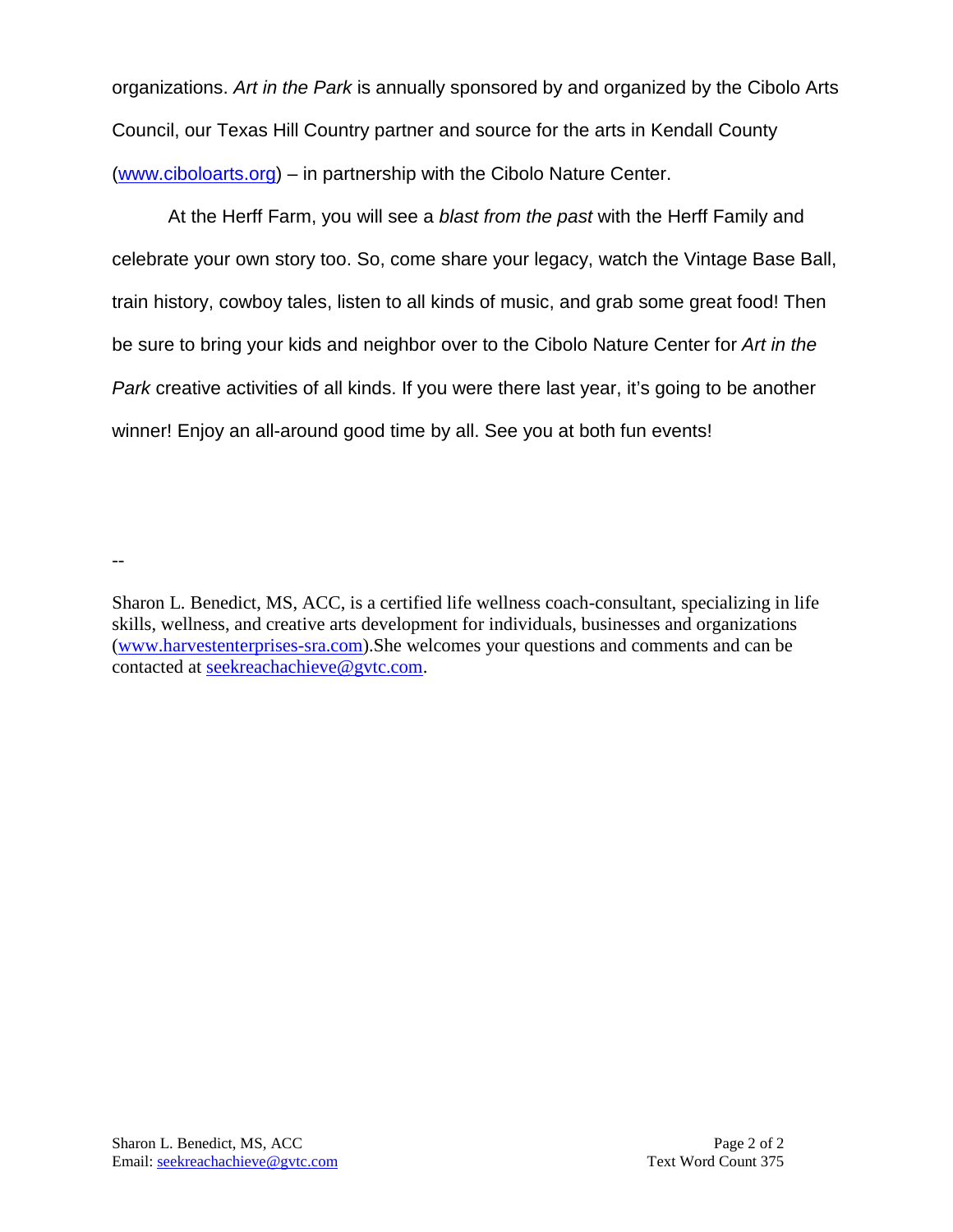*From the Heart...*



### **Is the Outdoors calling you?**

How did you like that rain shower that covered us this last weekend? Except for stopping two great events, *Art in the Park,* and *Living History Festival,* who wouldn't want the showers! Those of us who were at these events felt like kids playing in mud puddles again. And for a few days, I bet we are all definitely enjoying a reprieve from the hot sun beating down on us. So, while we can bathe in the coolness of day and night, is the outdoors calling you?

It is surely calling me. Who wants to work anyway! Right now, my husband and I are building another rock garden with native plants and a few sculptures around the greenery and color. And since this month is about possessions, we have decided to add a pond to our backyard. Inspiration has come from friends who already have ponds and the beautiful one at the Cibolo Nature Center. My husband being a native plant lover, I'm sure the layout will include a modest waterfall and places for wildlife to visit, even a frog or two.

Did you ever consider that your flora and fauna are also possessions? Sure, for us who lean more toward the natural habitat landscape, we prefer both our flora and fauna to be fancy free. Yet, we all know that with urban and even suburban living in a fast-growing community, wildlife management is a vitally important part of responsible stewardship, even in our own backyard. The care and methods of management of our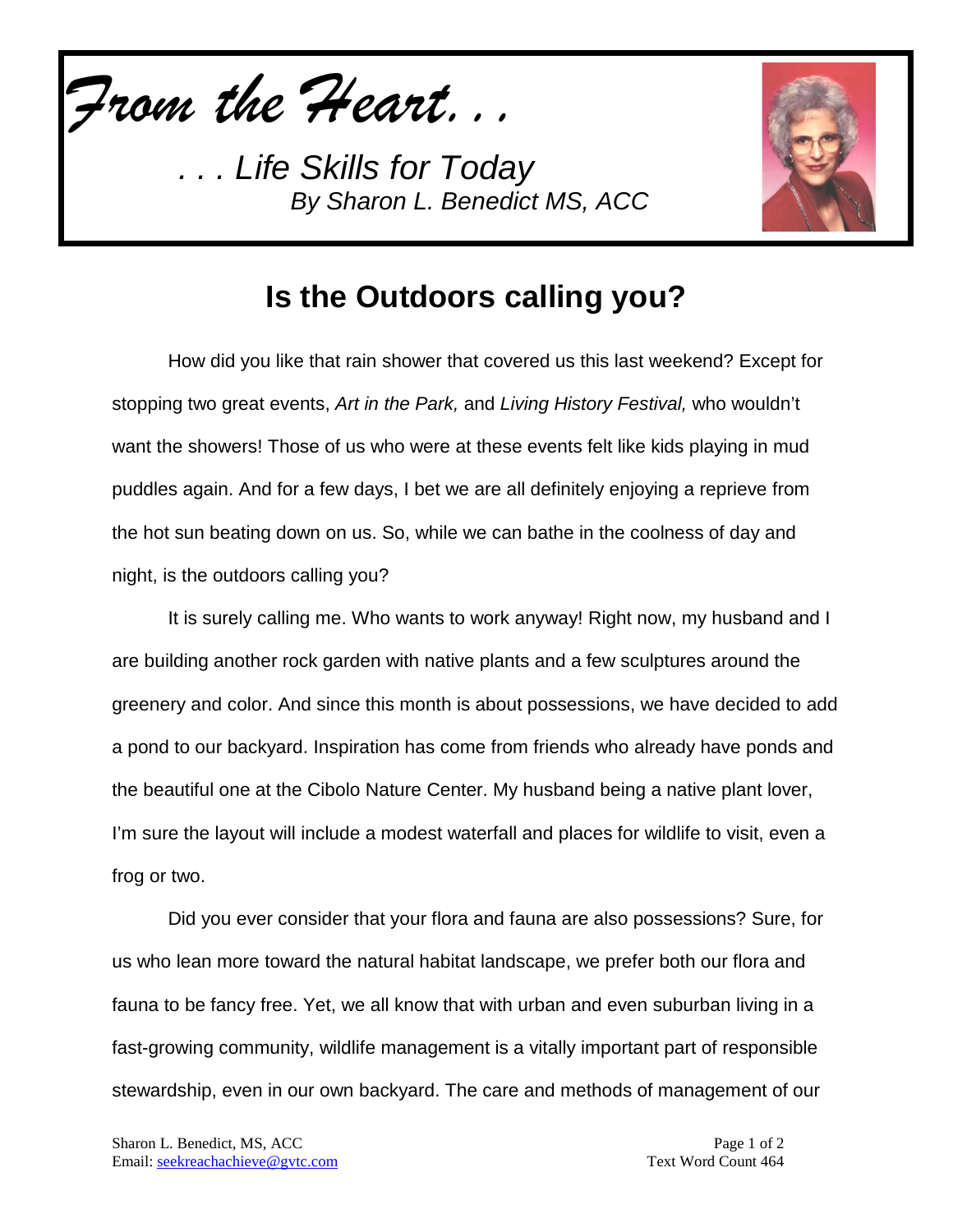own backyard can be gleaned from many sources, both locally and nationally. Those who understand the Texas landscape, weather, and eco-friendly pest management practices are always available to you. Here are a few resources to check out:

Texas A&M AgLife Extension,<http://kendall-tx.tamu.edu/>

Kendall County Soil & Water Conservation,<http://www.kendallswcd.org/>

Native Plant Society of Texas,<http://npsot.org/wp/>

Cibolo Nature Center, [www.cibolo.org](http://www.cibolo.org/)

As you design and create your own native-friendly backyard oasis, keep your ears tuned to the outdoors calling you. One in particular coming your way June 9 is among Kendall County's most favorite outdoor events, its 2nd annual Boerne *Adventure Fest 2009.* If you really want to expand your horizons, be sure to mark your calendar for this one. And check out the detail at the Boerne Visitors & Convention Bureau <http://www.visitboerne.org/WhatsNew/12383.aspx> or the Kendall County website at [http://www.co.kendall.tx.us/node/304.](http://www.co.kendall.tx.us/node/304) In addition, don't miss getting a glimpse of last year's special time had by all at You Tube,

[http://www.youtube.com/watch?v=CKAeRfS4ukk.](http://www.youtube.com/watch?v=CKAeRfS4ukk) Aren't we so lucky to live in Kendall County and our beautiful Texas Hill Country. The outdoors is calling me. So, goodbye for now; and see you at Adventure Fest June 6!

Sharon L. Benedict, MS, ACC, is a certified life wellness coach-consultant, specializing in life skills, wellness, and creative arts development for individuals, businesses and organizations [\(www.harvestenterprises-sra.com\)](http://www.harvestenterprises-sra.com/).She welcomes your questions and comments and can be contacted at [seekreachachieve@gvtc.com.](mailto:seekreachachieve@gvtc.com)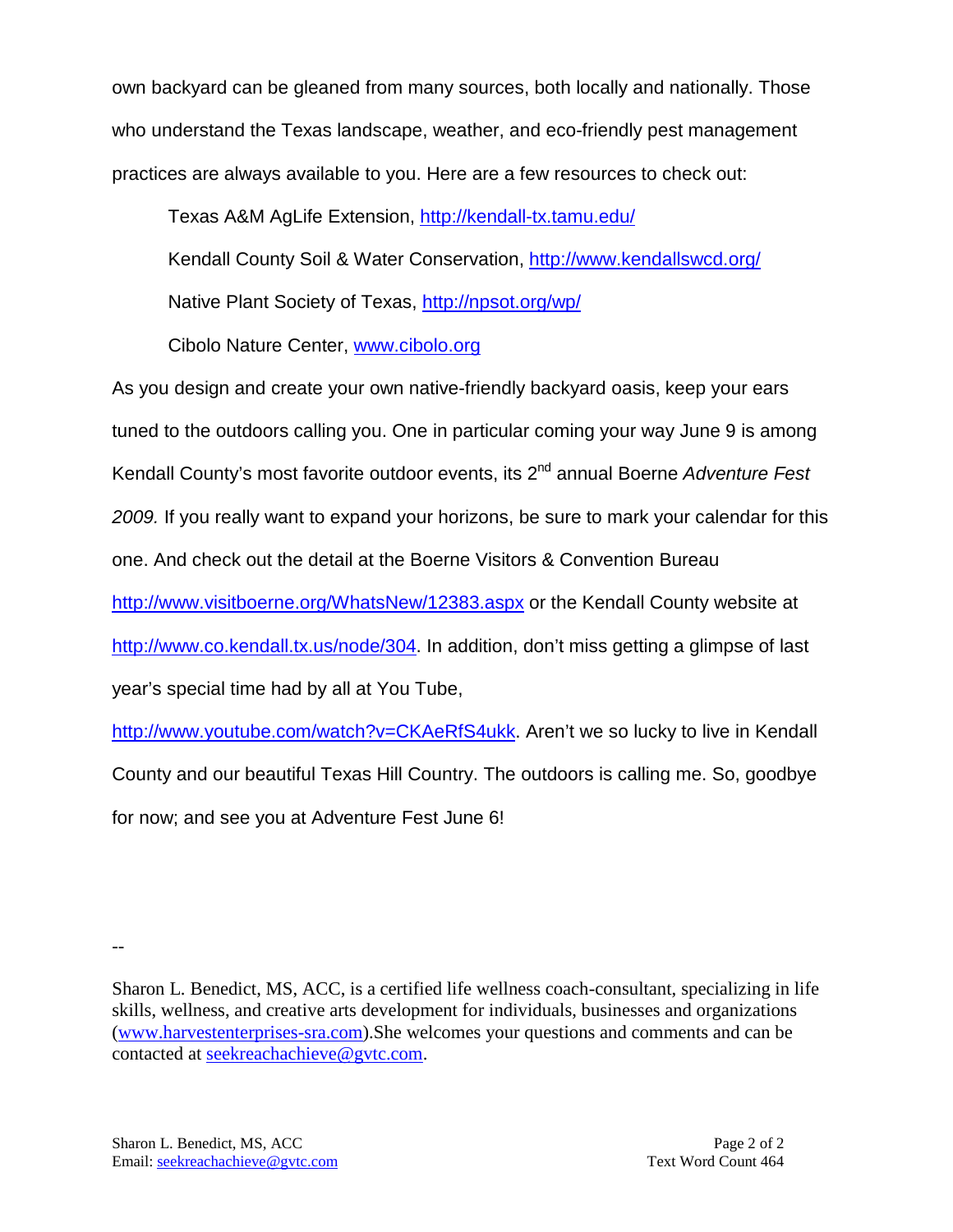*From the Heart...*



# **Possessions, Time, Money—making the**

### **connection**

First out of the gate is a previous issue CORRECTION OF EVENT DATE— **ADVENTURE FEST is JUNE 6, officially!** Don't want you to miss it! Oh, the dismay of a writer's misspellings, wrong dates, places, and times! Now, let's move on to this month's lifeskill, *Possessions*, the "stuff" you love to buy and maybe care for most of the time.

Caring for your "stuff" may not be on the top of your "I love to do" list. We all know how much time and money is saved, with much less frustration, when we commit to routine care of our home, car, yard, appliances, computer, you name it. Yet, you may have a comeback with, "I just don't have the time or the money." See the connection?

So, we are not going to focus on specific care tips as much as reflecting on how to free up some time and money to keep your car running smoothly, your roof from leaking, and your washing machine lasting an extra ten years. And for those who tend to have a "shop till you drop" mindset, it's time to rethink that time and money-draining habit.

We all deal with the realities of what I call "controlled chaos." We all eventually burn out trying to live a "catch up" existence. Much of life's joy and motivation can be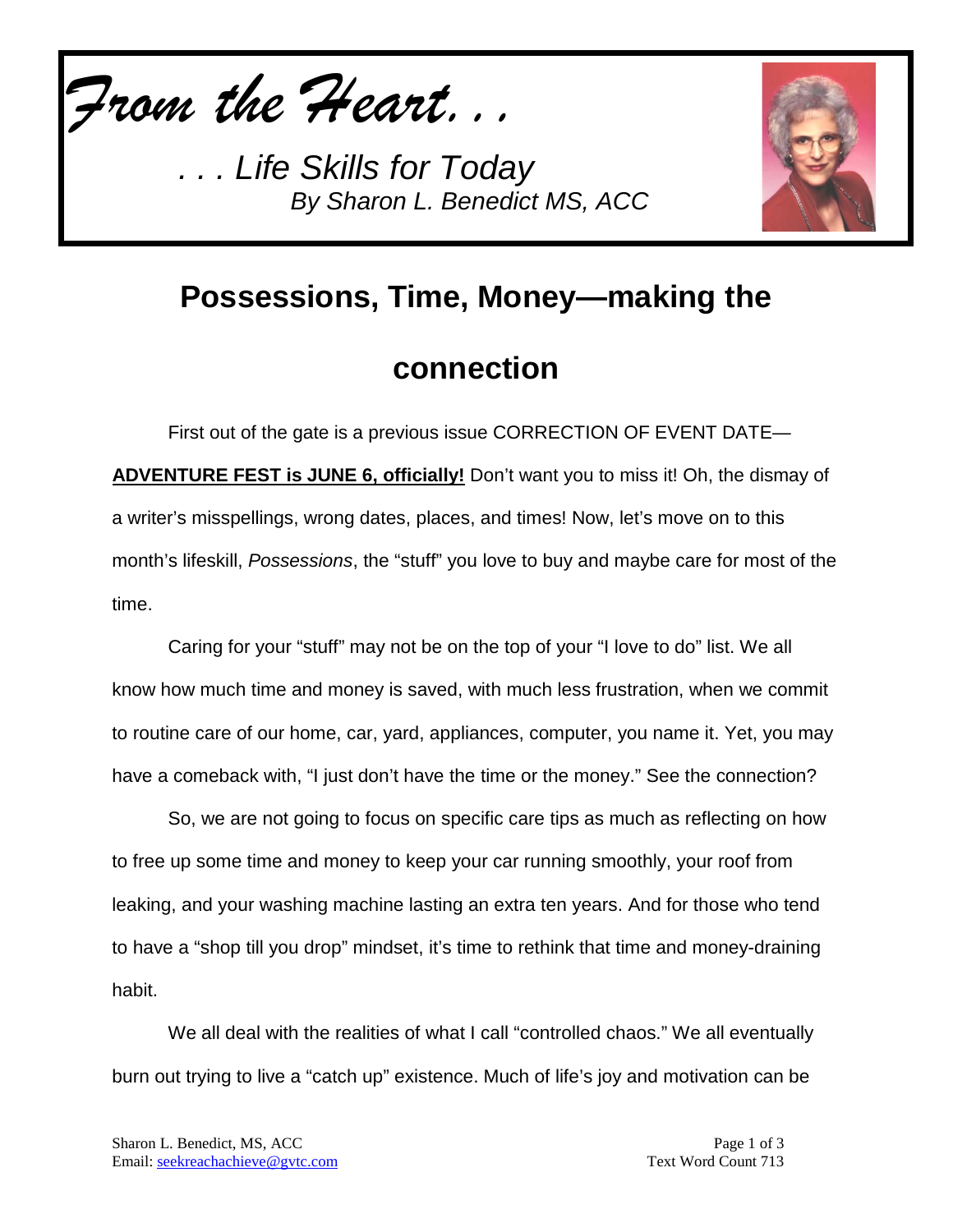lost along the way. Time and money will just then float away as you "muddle" through life.

Here are some questions to answer to help you embrace conscious choice in gaining the time and money needed to care for your "stuff"; thereby, saving you more time and money in the future.

- 1. What is most important to you in where you spend your time and money?
- 2. How do I show how much I value my possessions?
- 3. Where are your daily hours and dollars going? How would you like to shift the way you use your time and money to make sure your "stuff" lasts throughout the years? (e.g. commuting, shopping, errands, hobbies, dining out, movie rental overload).
- 4. What kinds of discretionary commitments (to reduce or eliminate) you have can garner you more time for taking care of your car, home, yard, etc.? (e.g. discretionary time used with iPods, MP3 players, cell phones, computer games/browsing/chat rooms, TV watching).
- 5. When you look over your checkbook log, where do you see your money going? Any place you can redirect to caring for your possessions?
- 6. How do you pattern your day and travel time? What specific way can you use some of that time in maintenance and repair of your "stuff" instead of going back and forth over the same territory?

As you go over your responses to these questions, share your thoughts with your family or close friend. Then choose one action you will start this week to shift your time and money to a specific possession needing your attention. If this possession requires routine repeated maintenance, put an alert on your calendar when care is needed